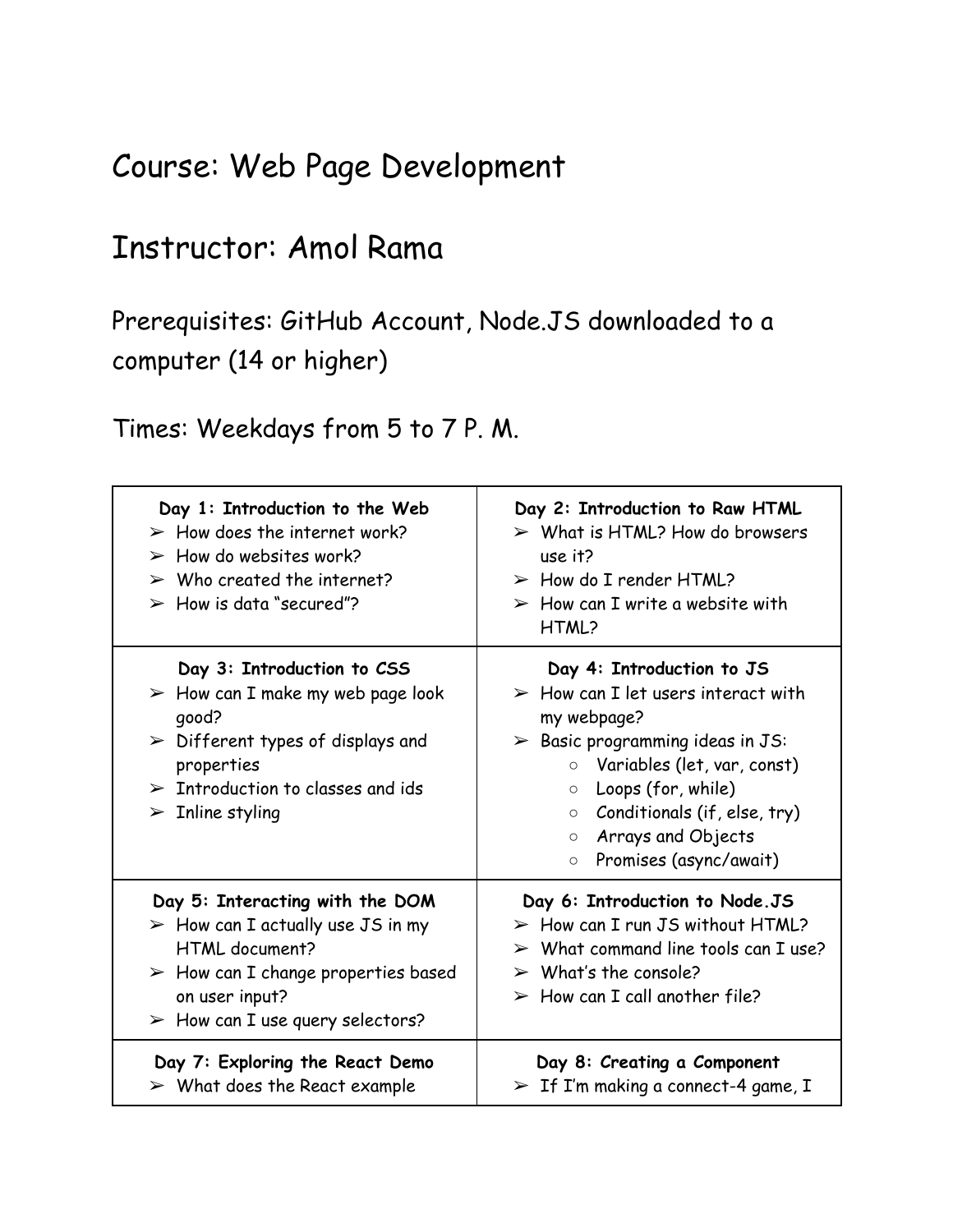| project do?<br>$\triangleright$ How do changes I make reflect in<br>real time with the preview?<br>$\triangleright$ How can I put this on an "actual"<br>website?                                                                       | want to make 42 holes. How can I<br>make one?<br>$\triangleright$ Using classes and extending React's<br>Component Class.<br>$\triangleright$ How can I use a component in a<br>webpage?                                                                                                                                                                         |
|-----------------------------------------------------------------------------------------------------------------------------------------------------------------------------------------------------------------------------------------|------------------------------------------------------------------------------------------------------------------------------------------------------------------------------------------------------------------------------------------------------------------------------------------------------------------------------------------------------------------|
| Day 9: Re-using Components<br>$\triangleright$ Is there a better way to make 42<br>holes rather than copy paste?<br>$\triangleright$ How can I use loops and JS inside<br>of my "HTML"?<br>$\triangleright$ How can I align everything? | Day 10: Passing Props to a Component<br>$\triangleright$ How can I make a hole be red or<br>yellow?<br>$\triangleright$ How can I tell a hole its position?<br>$\triangleright$ How can I pass different props to<br>things in a for loop (i.e. how can I<br>iterate over arrays, rather than<br>doing a plain loop)?                                            |
| Day 11: Combining Components into<br><b>Larger Components</b><br>$\triangleright$ How can I combine components in<br>different ways?<br>$\triangleright$ How can I combine columns and<br>buttons to make a Connect-4 grid?             | Day 12: States and the React Lifecycle<br>$\triangleright$ How can I get user input in React?<br>$\triangleright$ What even is a state and how does<br>it differ from other variables?<br>$\triangleright$ What's a component Did Mount,<br>componentWillUnmount, and why do<br>we use a render function?<br>$\triangleright$ Why am I getting an infinite loop? |
| Day 13: Callbacks, Part 1<br>$\triangleright$ How can I display something when a<br>button is pressed?<br>$\triangleright$ How can I change my main App's<br>state when a button is pressed?                                            | Day 14: Callbacks, Part 2<br>$\triangleright$ How can I fill the topmost hole in a<br>column when the corresponding<br>button is pressed?<br>$\triangleright$ How can I make the turn switch to<br>the next player (or color) when a<br>button is pressed?                                                                                                       |
| Day 15: Introduction to React Router<br>$\triangleright$ This is all good, but can I make<br>another website, say<br>/play-against-computer?<br>$\triangleright$ How to use React Router and<br>explanation of SPAs.                    | Day 16: Styling<br>$\triangleright$ How can I style my components<br>dynamically?<br>$\triangleright$ What libraries are there to help me<br>style?<br>$\triangleright$ What icons can I use?                                                                                                                                                                    |
| Day 17: React without JSX<br>$\triangleright$ Why do we use a .jsx extension?                                                                                                                                                           | Day 18: User Input<br>$\triangleright$ How can I get users to input text                                                                                                                                                                                                                                                                                         |